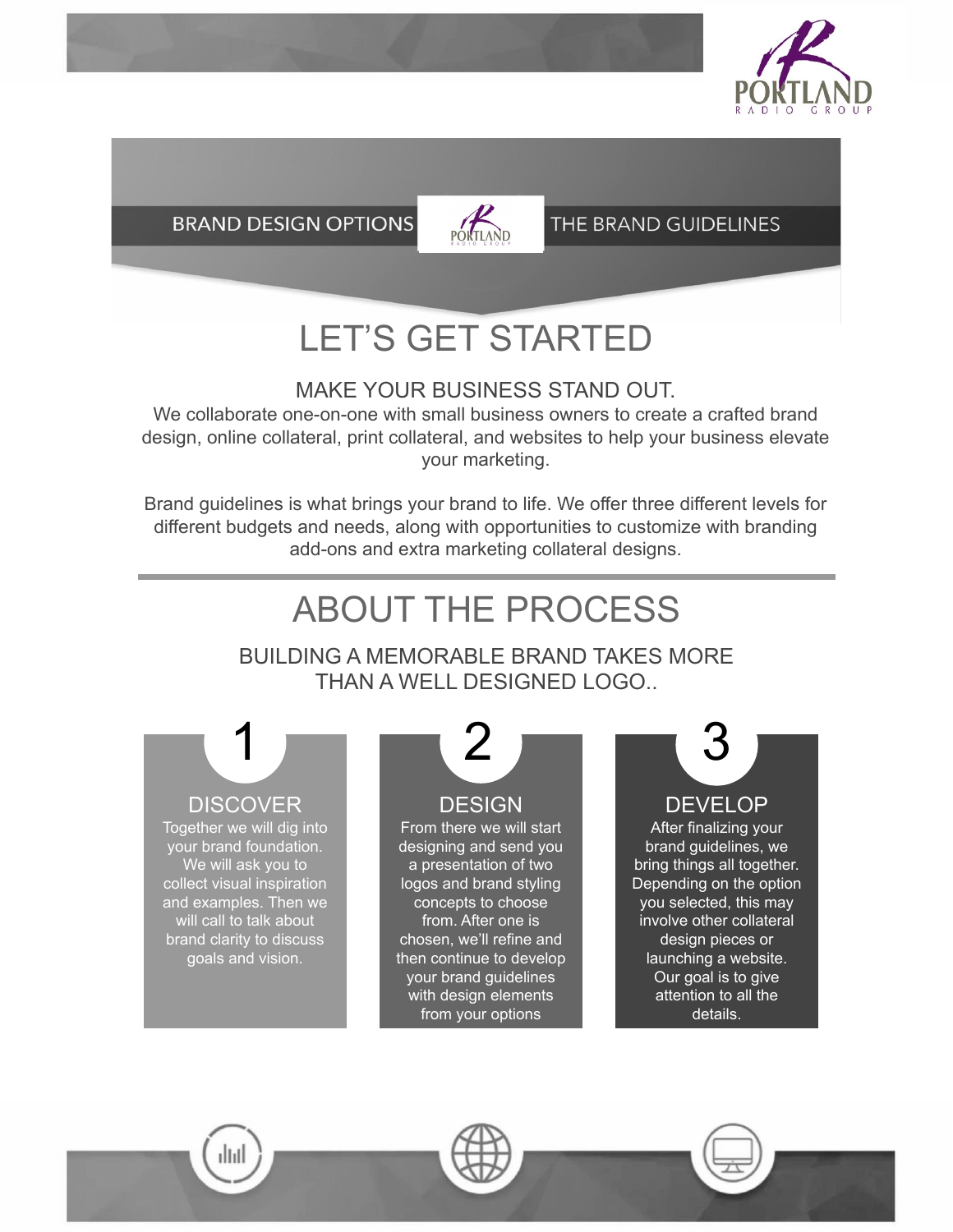



### THE STARTER

Option 1: Is perfect for small business owners and start-ups who are ready to invest and collaborate with a designer to create a custom brand identity for their business. This option has the essentials to help you start to develop a cohesive, authentic, professional brand.

THIS OPTION INCLUDES: Creative Brand Call

Creative Brief Review

2 Original Logo Designs + Brand Concepts

Full Brand Designs + Library of Elements

- Logo Suite: Primary Logo + Variations
- Watermark + Variations
- Favicon
- Font System + Typography
- Color Palette

Brand Guidelines PDF Document

Need something not included? We are happy to customize your brand guidelines with add-ons, so you get exactly what you need.

#### INVESTMENT: \$2,500

APPROX. TIMELINE: 4-5 weeks REVISIONS: 2 rounds of revisions

POPULAR ADD-ONS: CUSTOM ICON SET OF 3 / \$350

CUSTOM BRAND PATTERN / \$275

STATIONARY DESIGN / \$250 Choose 2: Business Cards, Letterhead, or notecard, print ready file provided

SOCIAL MEDIA LAUNCH PACK / \$300 A set of branded social media imagery (one image for each of your platforms, up to 5 total) to help celebrate your new brand

#### OTHER COLLATERAL:

Post card, Print Mailer, Brochure starting at \$250

Advertising Templates for online, print, or other: Ask For Quote



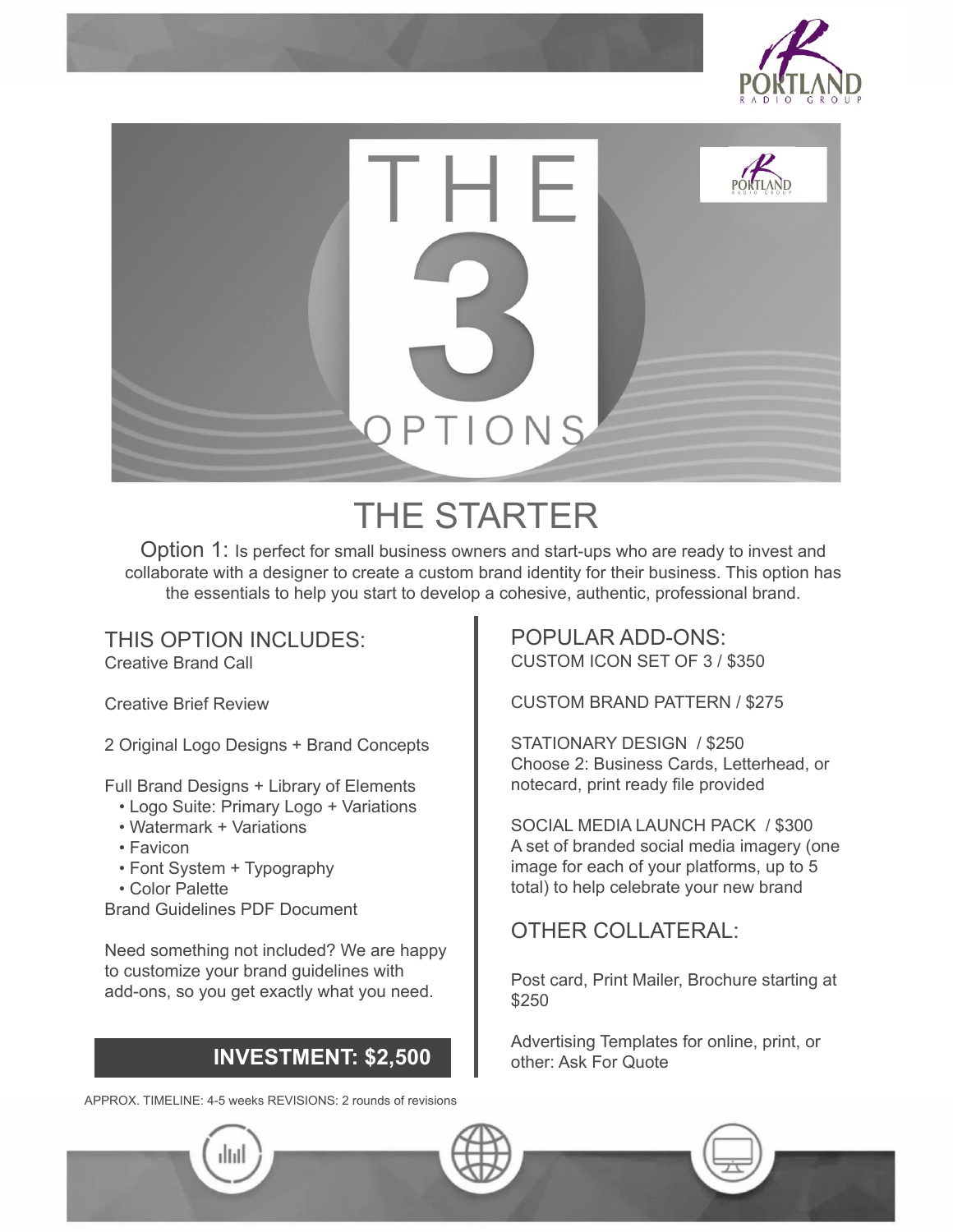

### THE STANDARD

Option 2: Is perfect for small business owners who are ready to collaborate with a design partner to make their brand vision a reality. This option includes a full custom brand guidelines plus stationary and social media launch imagery giving you the tools to create a cohesive experience.

THIS OPTION INCLUDES: Creative Brand Call

Creative Brief Review

2 Original Logo Designs + Brand Concepts

Full Brand Designs + Library of Elements

- Logo Suite: Primary Logo + Variations
- Watermark + Variations
- Favicon
- 2-3 Patterns
- 3 Custom Icons
- Font System + Typography
- Color Palette

Brand Guidelines PDF Document

ıllıll

2 stationary Items of choice

Social Media Launch Pack An image for each of your platforms, up to 5

#### INVESTMENT: \$3,750

POPULAR ADD-ONS: SUB LOGO / \$325

ONE PAGE PDF DESIGN / \$250 Flyer, Price Sheet, Electronic PDF

SOCIAL MEDIA TEMPLATE / \$175 Created in photoshop or illustrator

OTHER COLLATERAL: Post card, Print Mailer, Brochure starting at \$250

Advertising Templates for online, print, or other: Ask For Quote

APPROX. TIMELINE: 4-6 Weeks REVISIONS: 2 Rounds of revisions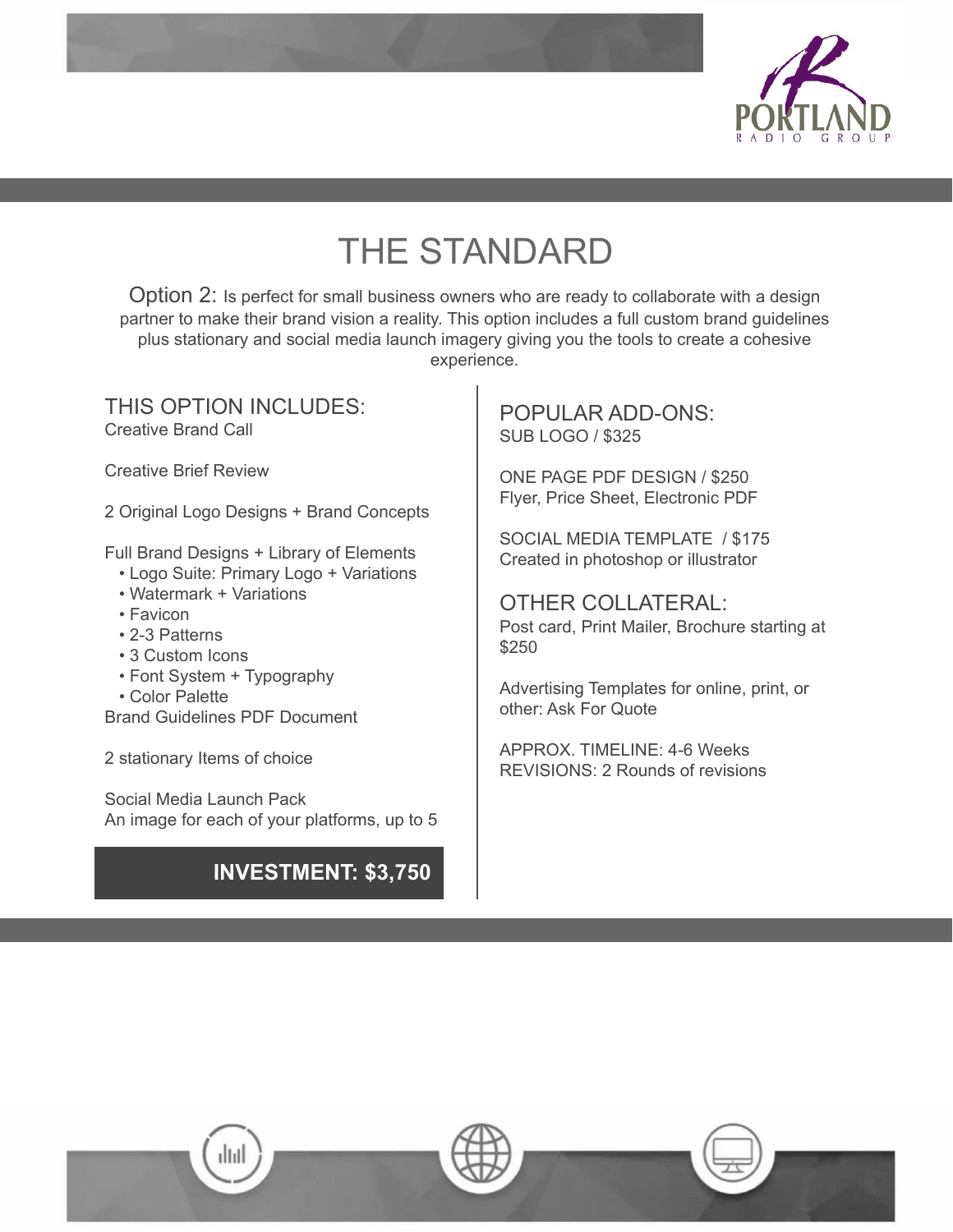

### THE BEAST

Option 3: Is perfect for small business owners who are ready to invest with a design team to help create a cohesive and all encompassing brand and website. The option includes a full brand guideline, stationary, social media launch, and website.

#### THIS OPTION INCLUDES: Creative Brand Call

Creative Brief Review

2 Original Logo Designs + Brand Concepts

Full Brand Designs + Library of Elements

- Logo Suite: Primary Logo + Variations
- Watermark + Variations
- Favicon
- 2-3 Patterns
- 3 Custom Icons
- Font System + Typography
- Color Palette

Brand Guidelines PDF Document

2 stationary Items of choice

Social Media Launch Pack An image for each of your platforms, up to 5

#### INVESTMENT: \$6,250

Website Design:

- Design of homepage +5 additional pages
- Seo setup
- Email basic connection
- Website reviews and training
- Full support of site
- Stock Imagery
- Full access to your website

Website copy and photos are provided by you or ask us about photography. Does not include specialized or customized programs or features. Such as e-commerce, booking program, portal or listing management, etc.

APPROX. TIMELINE: 7-8 Weeks REVISIONS: 2 Rounds of revisions \*Up to 20 pages